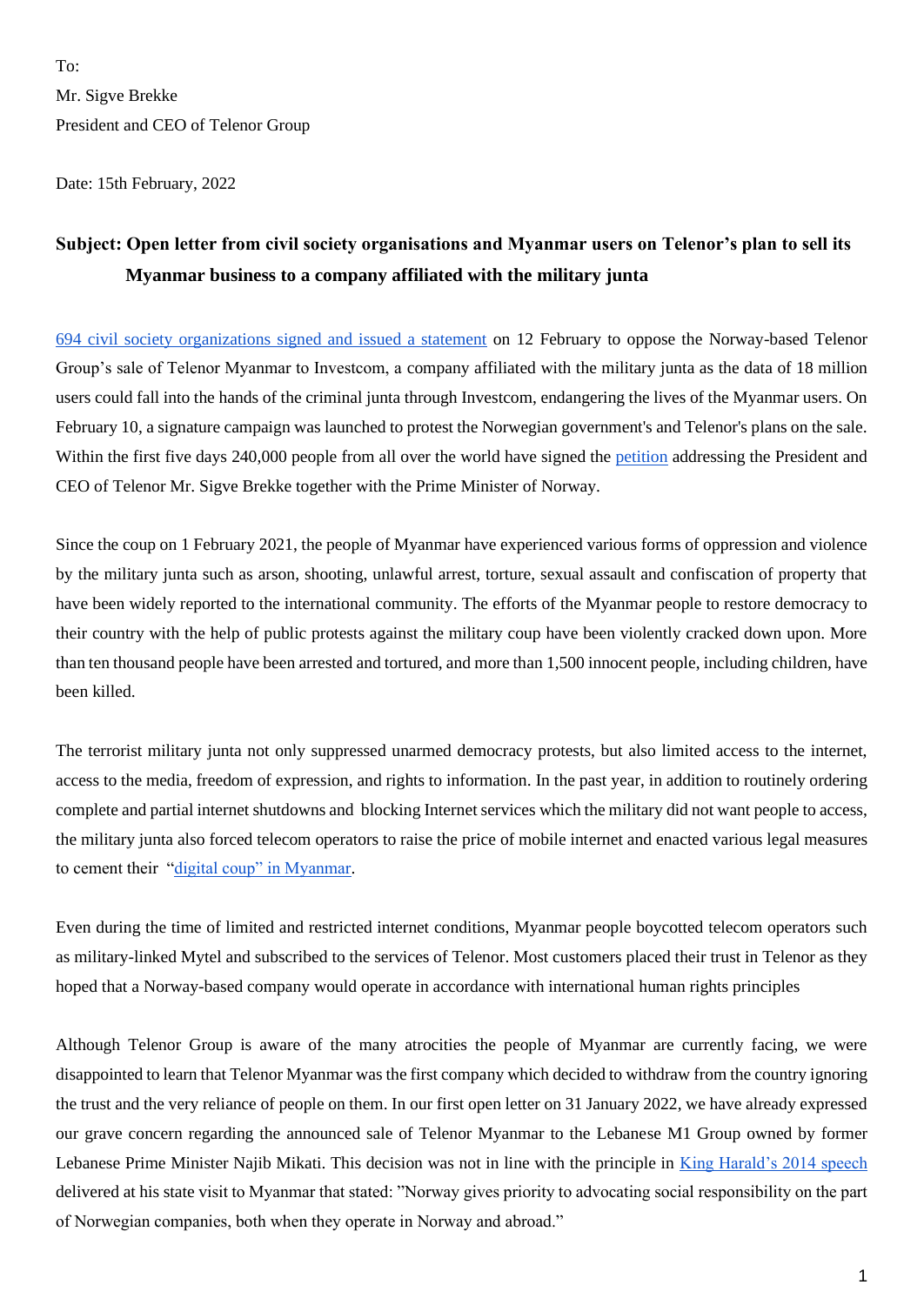On 4 February 2022, [Myanmar Now reported](https://www.myanmar-now.org/en/news/telenor-sale-to-military-linked-consortium-to-be-complete-in-mid-february) that Telenor Myanmar would be sold to Investcom Pte Ltd, of which the majority shareholder will be Shwe Byain Phyu Group, a military-linked conglomerate with ties to businesses sanctioned by the US, the UK and the EU. As part of the sale, Telenor customers' user data is also expected to be transferred into the hands of this entity.

Telenor Myanmar has not informed its customers on how their user data including call logs, internet logs, mobile money usage will be protected. If the sale is completed, Telenor would violate not only the trust of its users, but also business and human rights guidelines and international human rights laws.

The Government of Norway is a majority shareholder of Telenor Group holding over 53% of the company's shares. Hence, the decision made by Telenor on the sale of its Myanmar business will not only reflect negatively on the reputation of the company, but also on the government's carefully constructed image of upholding its commitment to human rights.

As the President and CEO of Telenor Group, we respectfully deliver this open letter so that you can reconsider your company's decision not only to avoid further reputational damage to the company, but also to prevent the loss of respect for Norway due to its connection to shameful human rights violations in Myanmar.

Together with this open letter, we have [enclosed a statement](https://progressivevoicemyanmar.org/2022/02/12/statement-signed-by-694-civil-society-organizations-to-oppose-telenors-irresponsible-management-of-user-data-and-its-plan-to-sell-telenor-myanmar-to-a-military-linked-company/) signed by 694 Myanmar and international civil society organizations and a [global petition signed by](https://actionnetwork.org/petitions/telenormyanmar) 240,000 people since 11 February 2022.

## **Copy:**

- 1. Jonas Gahr Støre, The Prime Minister of Norway
- 2. The Norwegian Parliament (to all members of the parliament)
- 3. Tom Andrews, United Nations Special Rapporteur on the Situations of Human Rights in Myanmar
- 4. Ana Brian Nougrères, United Nations Special Rapporteur on the Right to Privacy
- 5. Irene Khan, United Nations Special Rapporteur for Freedom of Expression and Opinion
- 6. Mary Lawlor, United Nations Special Rapporteur on the situation of human rights defenders
- 7. Clement Voule, United Nations Special Rapporteur on the Rights to Freedom of Peaceful Assembly and of Association
- 8. Bjørn Erik Thon, Director Norway Data Protection Authority (DPA)
- 9. Ranieri Sabatucci, EU Ambassador to Myanmar
- 10. Hilde Solbakken, Royal Norwegian Ambassador to Myanmar
- 11. Telenor Group's Investors
	- a. The government of Norway
	- b. Folketrygdfondet
	- c. BlackRock Institutional Trust Company, N.A
	- d. DNB Asset Managem AS
	- e. The Vanguard Group, Inc